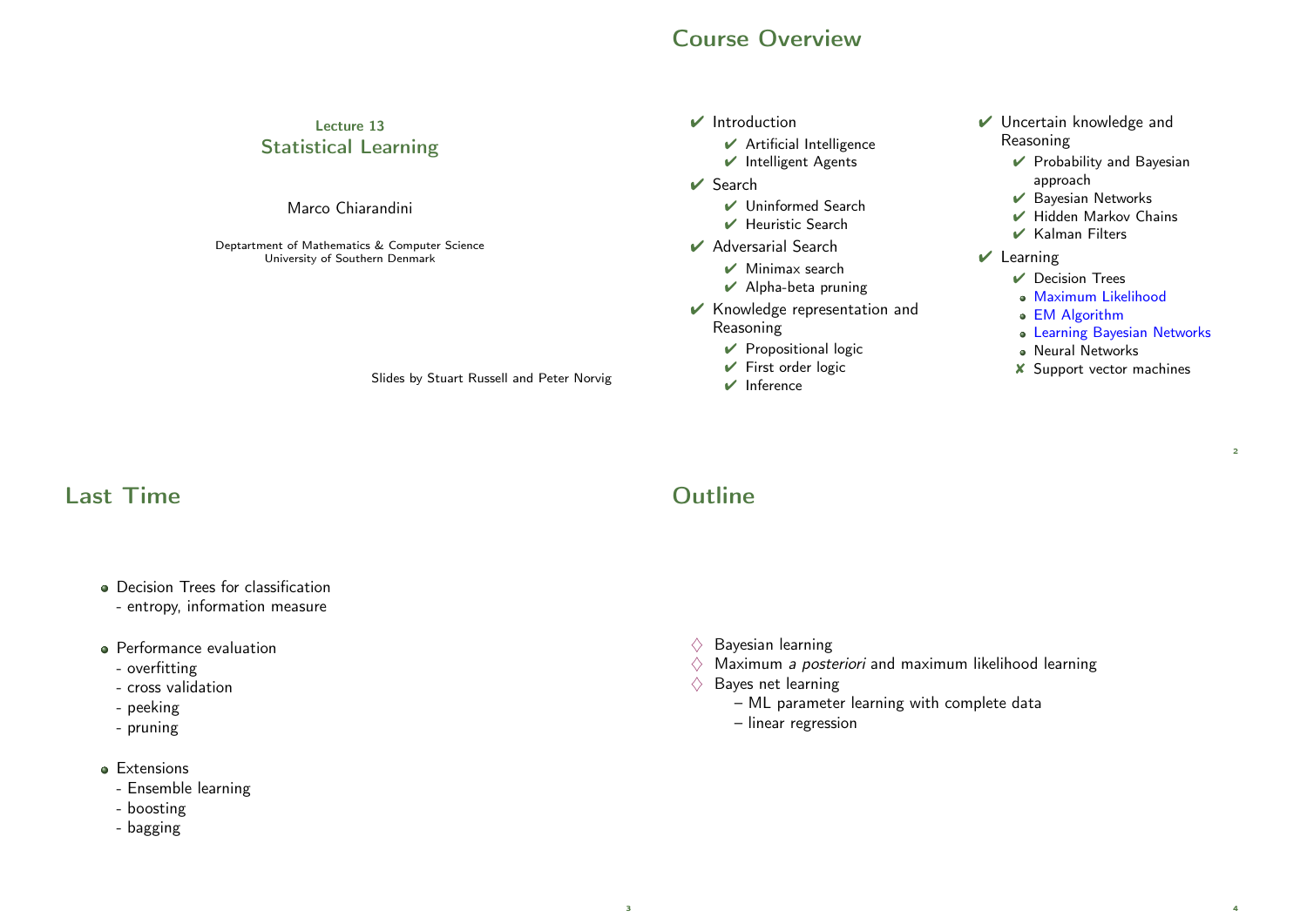# Full Bayesian learning

View learning as Bayesian updating of a probability distribution over the hypothesis space

## Full Bayesian learning

- View learning as Bayesian updating of a probability distribution over the hypothesis space
- $\bullet$  H hypothesis variable, values  $h_1, h_2, \ldots$ , prior  $P(H)$

#### Full Bayesian learning

- View learning as Bayesian updating of a probability distribution over the hypothesis space
- $\bullet$  H hypothesis variable, values  $h_1, h_2, \ldots$ , prior  $P(H)$
- $\bullet$  d<sub>i</sub> gives the outcome of random variable  $D_i$  (the *j*th observation) training data  $\mathbf{d} = d_1, \ldots, d_N$

#### Full Bayesian learning

5

5

- View learning as Bayesian updating of a probability distribution over the hypothesis space
- $\bullet$  H hypothesis variable, values  $h_1, h_2, \ldots$ , prior  $P(H)$
- $\bullet$  d<sub>i</sub> gives the outcome of random variable  $D_i$  (the *j*th observation) training data  $\mathbf{d} = d_1, \ldots, d_N$
- Given the data so far, each hypothesis has a posterior probability:

 $P(h_i|\mathbf{d}) = \alpha P(\mathbf{d}|h_i)P(h_i)$ 

5

5

where  $P(d|h_i)$  is called the likelihood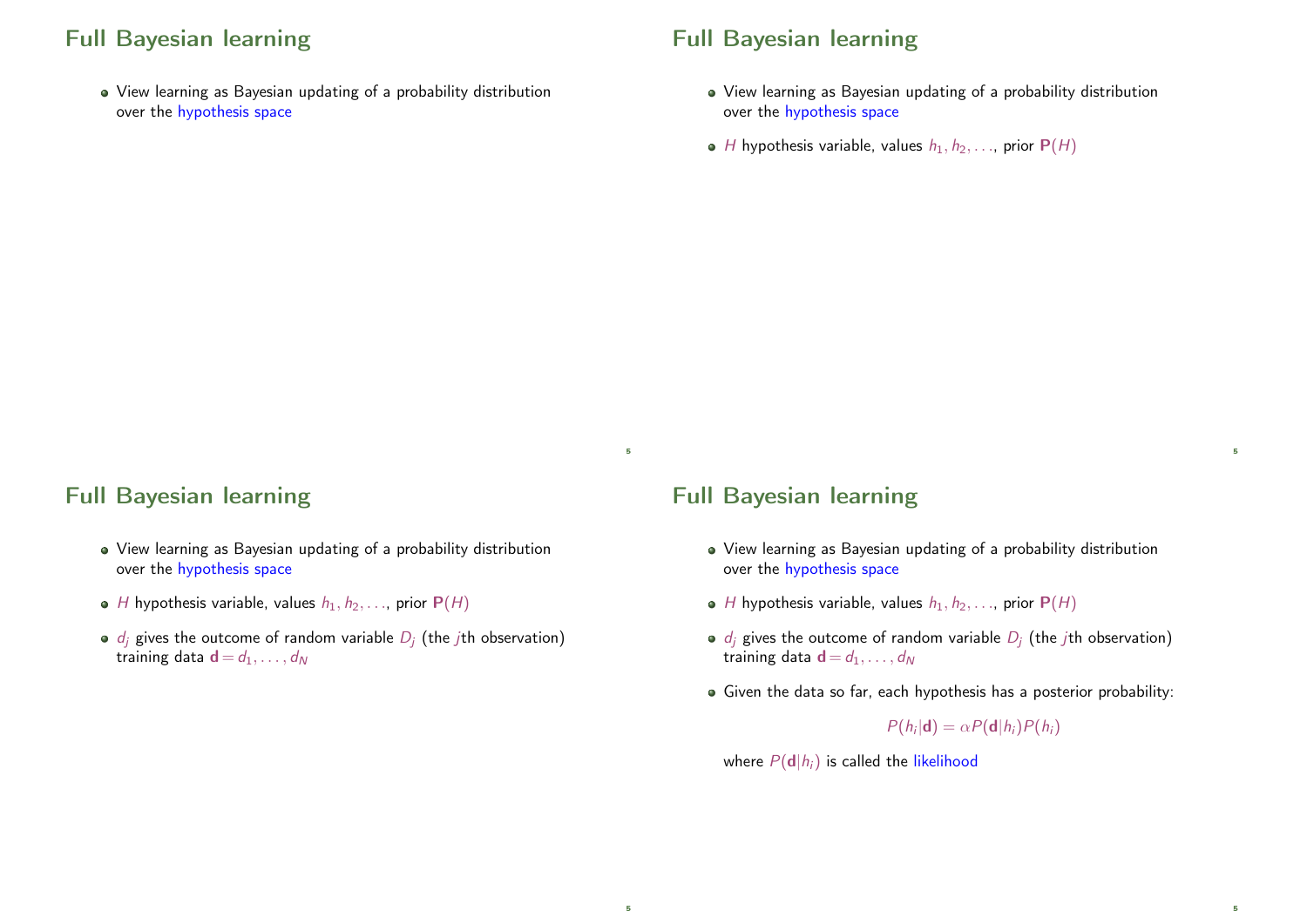# Full Bayesian learning

- View learning as Bayesian updating of a probability distribution over the hypothesis space
- $\bullet$  H hypothesis variable, values  $h_1, h_2, \ldots$ , prior  $P(H)$
- $\bullet$  d<sub>i</sub> gives the outcome of random variable  $D_i$  (the *j*th observation) training data  $\mathbf{d} = d_1, \ldots, d_N$
- Given the data so far, each hypothesis has a posterior probability:

$$
P(h_i|\mathbf{d}) = \alpha P(\mathbf{d}|h_i)P(h_i)
$$

where  $P(\textbf{d}|h_i)$  is called the likelihood

• Predictions use a likelihood-weighted average over the hypotheses:

$$
P(X|d) = \sum_i P(X|d, h_i)P(h_i|d) = \sum_i P(X|h_i)P(h_i|d)
$$

No need to pick one best-guess hypothesis!

#### Posterior probability of hypotheses



# Example

Suppose there are five kinds of bags of candies: 10% are  $h_1$ : 100% cherry candies 20% are  $h_2$ : 75% cherry candies  $+$  25% lime candies 40% are  $h_3$ : 50% cherry candies + 50% lime candies 20% are  $h_4$ : 25% cherry candies + 75% lime candies 10% are  $h_5$ : 100% lime candies



Then we observe candies drawn from some bag:  $\bullet \bullet$ What kind of bag is it? What flavour will the next candy be?

6

8

#### Prediction probability

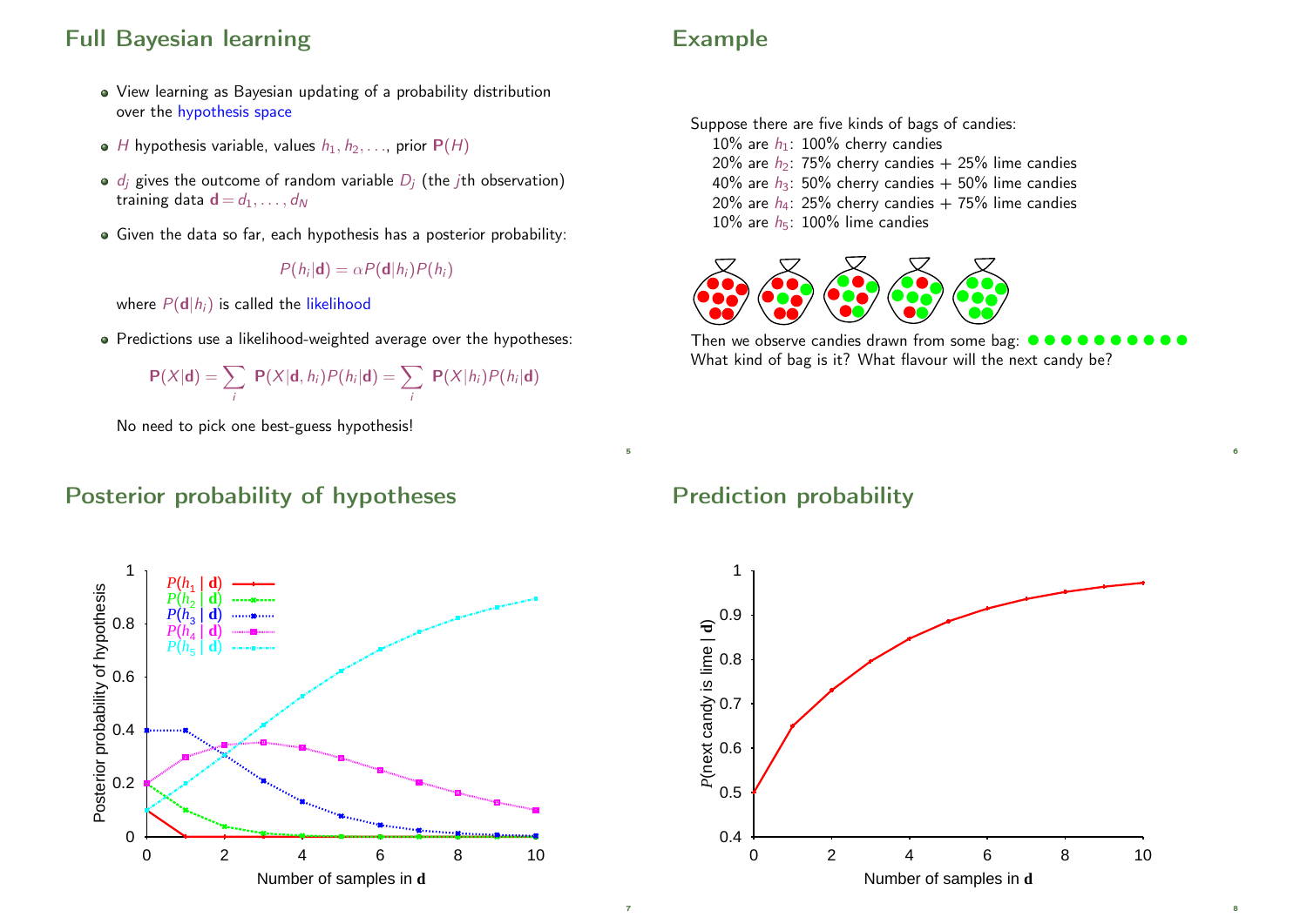## MAP approximation

• Summing over the hypothesis space is often intractable (e.g., 18,446,744,073,709,551,616 Boolean functions of 6 attributes)

# MAP approximation

- Summing over the hypothesis space is often intractable (e.g., 18,446,744,073,709,551,616 Boolean functions of 6 attributes)
- Maximum a posteriori (MAP) learning: choose  $h_{\text{MAP}}$  maximizing  $P(h_i|\mathbf{d})$

I.e., maximize  $P(\mathbf{d}|h_i)P(h_i)$  or  $\log P(\mathbf{d}|h_i) + \log P(h_i)$ Log terms can be viewed as (negative of)

bits to encode data given hypothesis  $+$  bits to encode hypothesis This is the basic idea of minimum description length (MDL) learning

#### MAP approximation

- Summing over the hypothesis space is often intractable (e.g., 18,446,744,073,709,551,616 Boolean functions of 6 attributes)
- Maximum a posteriori (MAP) learning: choose  $h_{\text{MAP}}$  maximizing  $P(h_i|\mathbf{d})$ 
	- I.e., maximize  $P(\mathbf{d}|h_i)P(h_i)$  or  $\log P(\mathbf{d}|h_i) + \log P(h_i)$
	- Log terms can be viewed as (negative of)
	- bits to encode data given hypothesis  $+$  bits to encode hypothesis This is the basic idea of minimum description length (MDL) learning
- For deterministic hypotheses,  $P(d|h_i)$  is 1 if consistent, 0 otherwise  $\implies$  MAP = simplest consistent hypothesis

#### ML approximation

 $\alpha$ 

9

- For large data sets, prior becomes irrelevant
- Maximum likelihood (ML) learning: choose  $h_{\text{ML}}$  maximizing  $P(\mathbf{d}|h_i)$ I.e., simply get the best fit to the data; identical to MAP for uniform prior

(which is reasonable if all hypotheses are of the same complexity)

ML is the "standard" (non-Bayesian) statistical learning method

 $\overline{9}$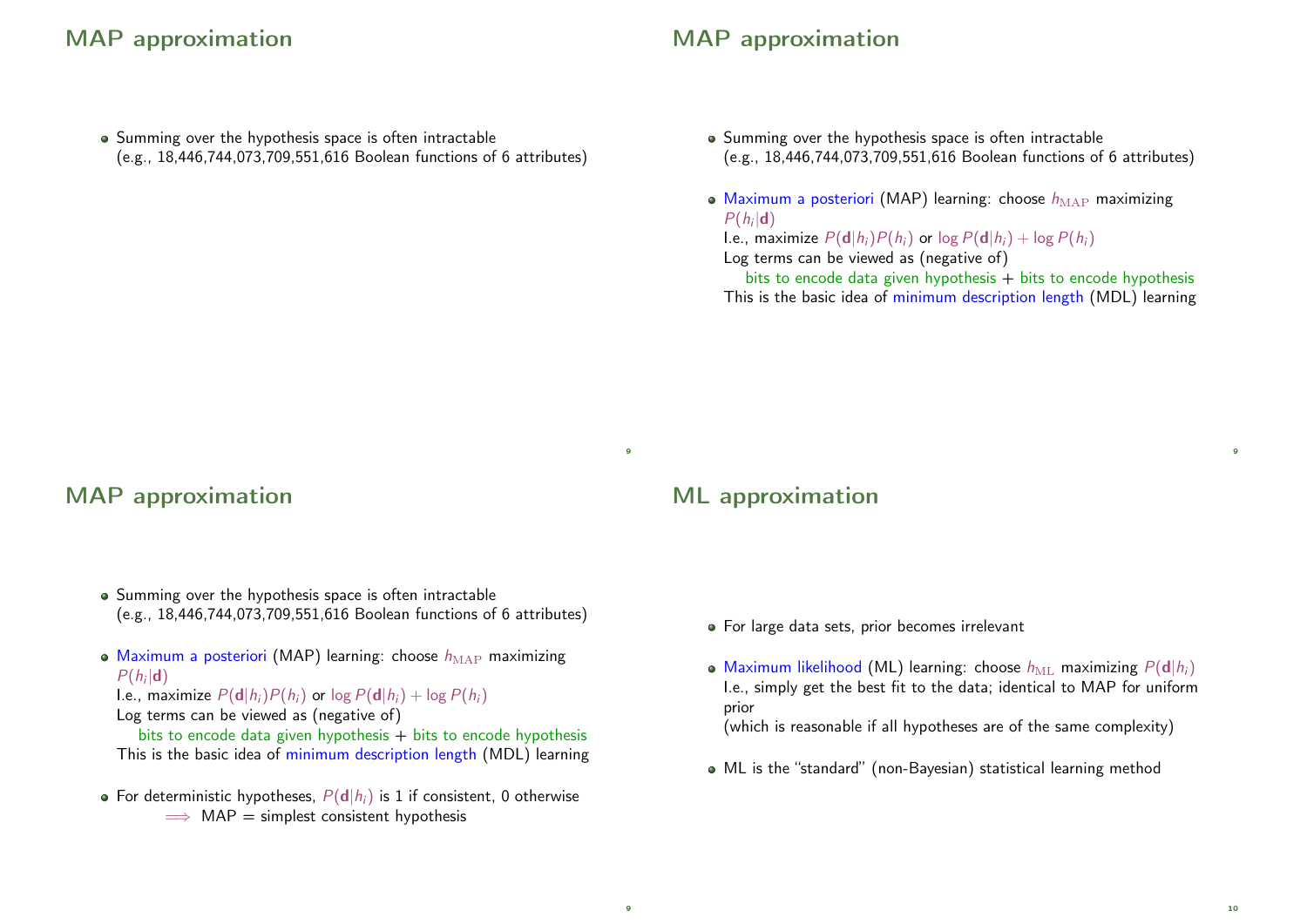# ML parameter learning in Bayes nets

Bag from a new manufacturer; fraction  $\theta$  of cherry candies?

Any  $\theta$  is possible: continuum of hypotheses  $h_{\theta}$  $\theta$  is a parameter for this simple (binomial) family of models

Suppose we unwrap N candies, c cherries and  $\ell = N - c$  limes These are i.i.d. (independent, identically distributed) observations, so



#### ML parameter learning in Bayes nets

Bag from a new manufacturer; fraction  $\theta$  of cherry candies?

Any  $\theta$  is possible: continuum of hypotheses  $h_{\theta}$  $\theta$  is a parameter for this simple (binomial) family of models

Suppose we unwrap N candies, c cherries and  $\ell = N - c$  limes These are i.i.d. (independent, identically distributed) observations, so

$$
P(\mathbf{d}|h_{\theta}) = \prod_{j=1}^{N} P(d_j|h_{\theta}) = \theta^c \cdot (1-\theta)^{\ell}
$$



11

*Flavor*

 $P(F=cherry)$  $\overline{\theta}$ 

#### ML parameter learning in Bayes nets

Bag from a new manufacturer; fraction  $\theta$  of cherry candies?

Any  $\theta$  is possible: continuum of hypotheses  $h_{\theta}$  $\theta$  is a parameter for this simple (binomial) family of models

Suppose we unwrap N candies, c cherries and  $\ell = N - c$  limes These are i.i.d. (independent, identically distributed) observations, so

$$
P(\mathbf{d}|h_{\theta}) = \prod_{j=1}^{N} P(d_j|h_{\theta}) = \theta^c \cdot (1-\theta)^{\ell}
$$

Maximize this w.r.t.  $\theta$ —which is easier for the log-likelihood:

$$
L(\mathbf{d}|h_{\theta}) = \log P(\mathbf{d}|h_{\theta}) = \sum_{j=1}^{N} \log P(d_j|h_{\theta}) = c \log \theta + \ell \log(1-\theta)
$$

$$
\frac{dL(\mathbf{d}|h_{\theta})}{d\theta} = \frac{c}{\theta} - \frac{\ell}{1-\theta} = 0 \implies \theta = \frac{c}{c+\ell} = \frac{c}{N}
$$

Multiple parameters



Red/green wrapper depends probabilistically on flavor: Likelihood for, e.g., cherry candy in green wrapper:

$$
P(F = cherry, W = green | h_{\theta, \theta_1, \theta_2})
$$
  
=  $P(F = cherry | h_{\theta, \theta_1, \theta_2}) P(W = green | F = cherry$   
=  $\theta \cdot (1 - \theta_1)$ 

Seems sensible, but causes problems with 0 counts!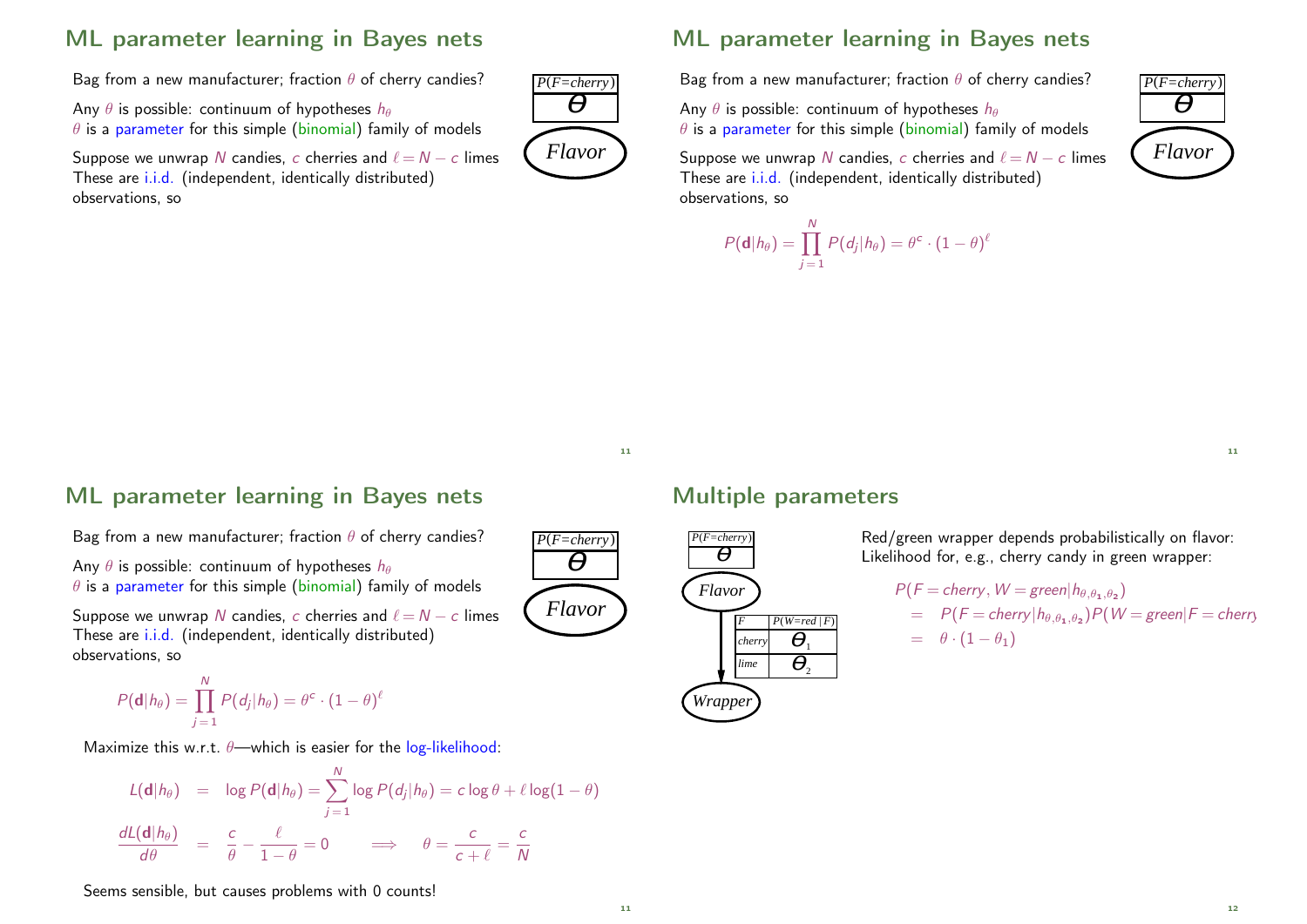#### Multiple parameters



Red/green wrapper depends probabilistically on flavor: Likelihood for, e.g., cherry candy in green wrapper:  $P(F = cherry, W = green | h_{\theta, \theta_1, \theta_2})$  $= P(F = cherry | h_{\theta, \theta_1, \theta_2}) P(W = green | F = cherry)$  $= \theta \cdot (1 - \theta_1)$ 

## Multiple parameters



Red/green wrapper depends probabilistically on flavor: Likelihood for, e.g., cherry candy in green wrapper:

$$
P(F = cherry, W = green | h_{\theta, \theta_1, \theta_2})
$$
  
=  $P(F = cherry | h_{\theta, \theta_1, \theta_2}) P(W = green | F = cherry$   
=  $\theta \cdot (1 - \theta_1)$ 

N candies,  $r_c$  red-wrapped cherry candies, etc.:

$$
P(\mathbf{d}|h_{\theta,\theta_1,\theta_2}) = \theta^c (1-\theta)^{\ell} \cdot \theta_1^{r_c} (1-\theta_1)^{g_c} \cdot \theta_2^{r_{\ell}} (1-\theta_2)^{g_{\ell}}
$$

Multiple parameters contd.

Derivatives of  $L$  contain only the relevant parameter:

$$
\frac{\partial L}{\partial \theta} = \frac{c}{\theta} - \frac{\ell}{1 - \theta} = 0 \implies \theta = \frac{c}{c + \ell}
$$
  

$$
\frac{\partial L}{\partial \theta_1} = \frac{r_c}{\theta_1} - \frac{g_c}{1 - \theta_1} = 0 \implies \theta_1 = \frac{r_c}{r_c + g_c}
$$
  

$$
\frac{\partial L}{\partial \theta_2} = \frac{r_{\ell}}{\theta_2} - \frac{g_{\ell}}{1 - \theta_2} = 0 \implies \theta_2 = \frac{r_{\ell}}{r_{\ell} + g_{\ell}}
$$

With complete data, parameters can be learned separately

#### N candies,  $r_c$  red-wrapped cherry candies, etc.:

$$
P(\mathbf{d}|h_{\theta,\theta_1,\theta_2}) = \theta^c (1-\theta)^{\ell} \cdot \theta_1^{r_c} (1-\theta_1)^{g_c} \cdot \theta_2^{r_{\ell}} (1-\theta_2)^{g_{\ell}}
$$

L =  $[c log \theta + \ell log(1 - \theta)]$ +  $[r_c \log \theta_1 + g_c \log(1-\theta_1)]$  $+$   $[r_\ell \log \theta_2 + g_\ell \log(1 - \theta_2)]$ 

12

#### Example: linear Gaussian model



for a linear fit assuming Gaussian noise of fixed variance

14